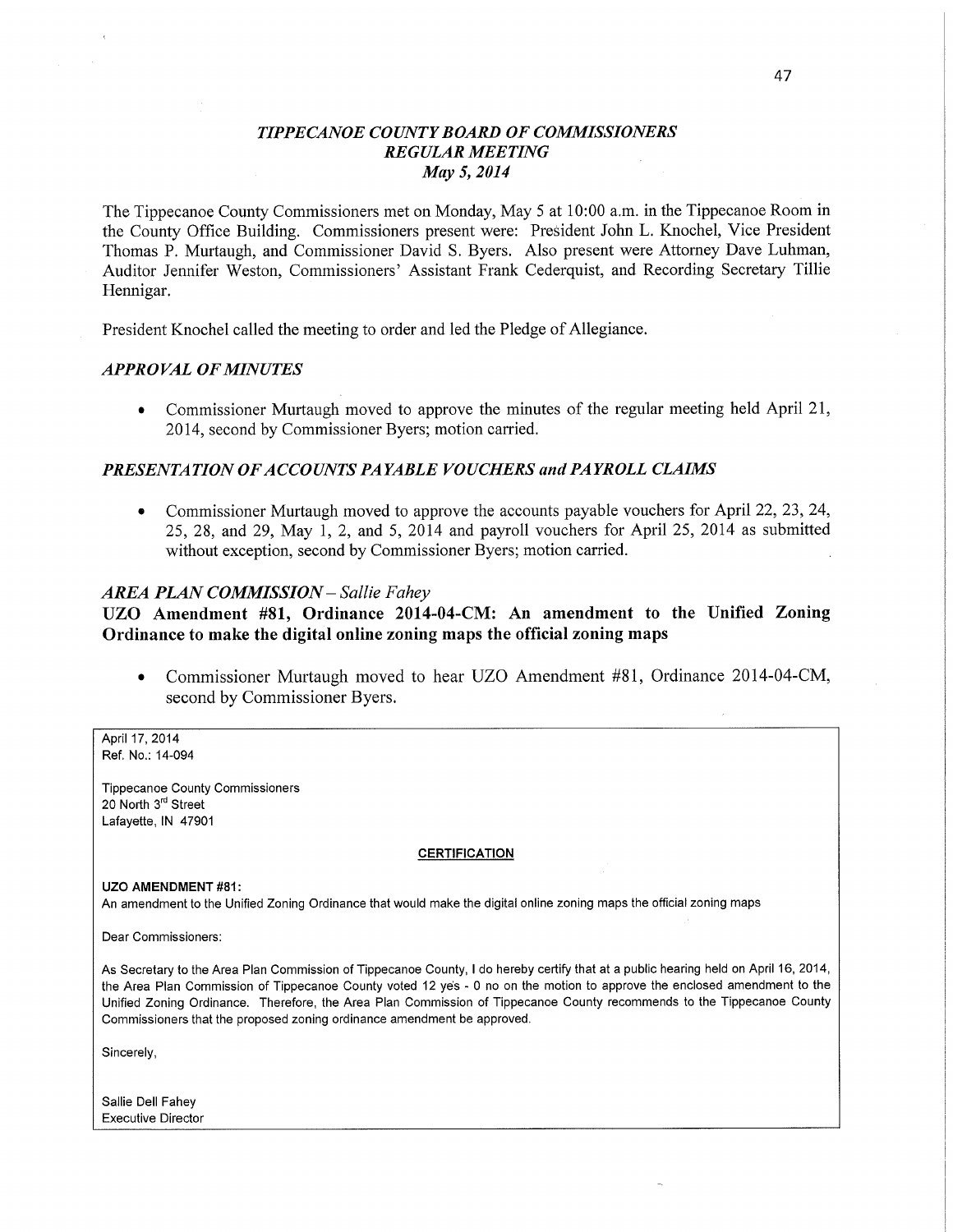AFC Director Fahey stated they are very happy to be in the last stage of making the digital zoning maps the official zoning maps. The Ordinance amendment adds changes to the text in the zoning ordinance, provides the URL for the location of the maps, and provides zone boundaries in any format. Currently, there are three formats to provide for visual disabilities. Also, it provides an update to the digital maps at the end of each month based on which map change ordinances or rezones have been approved by any of the six jurisdictions. The planning commission voted 12-yes, O-no to recommend approval of the amendment.

Commissioner Murtaugh asked how often the update will occur. Director Fahey said all jurisdictions meet the first or second Monday of the month; the update will occur as soon as possible but no later than the  $30<sup>th</sup>$  of the month. One change will be made each month; there is a working layer in APC, APC GIS staff notifies MITS GIS Administrator Mark Ehle that it is ready to be added online which transfers the new maps to the online version.

President Knochel invited public comment in favor of or opposed to the amendment. There were none.

Auditor Weston recorded the vote.

| <b>Byers</b> | Aye |
|--------------|-----|
| Knochel      | Aye |
| Murtaugh     | Aye |

Ordinance 2014-04-CM passed 3-0.

USO **Amendment** #9, **ORDINANCE 2014-05-CM:** An **amendment** to the **Unified** Subdivision Ordinance to allow up to two parcelizations per **parent tract** in the Agricultural (A) and Agricultural **Wooded** (AW) **zones** in **addition** to the AA **zone currently allowed.** 

**0** Commissioner Murtaugh moved to hear USO Amendment #9, Ordinance 2014-05-CM, second by Commissioner Byers. '

April 17, 2014 Ref. No.: 14-088

**Tippecanoe** County **Commissioners**  20 N. 3<sup>rd</sup> Street Lafayette IN 47901

#### **CERTIFICATION**

#### USO AMENDMENT #9:

An amendment to the Unified Subdivision Ordinance that would allow up to two parcelizations per parent **tract** in the Agricultural (A) and Agricultural Wooded (AW) zones in addition to the AA zone where it is currently allowed.

Dear **Commissioners:** 

As Secretary to the Area Plan **Commission** of **Tippecanoe** County. I do **hereby** certify that at *a* public hearing held on April 16. 2014, the Area Plan **Commission** of Tippecanoe **County** voted 12 yes *-* 0 no on the motion to approve the enclosed **amendment** to the Unified Subdivision **Ordinance. Therefore.** the Area Plan **Commission** of **Tippecanoe** County recommends to the **Tippecanoe Coumy Commissioners that** the proposed subdivision ordinance amendment be approved.

Sincerely,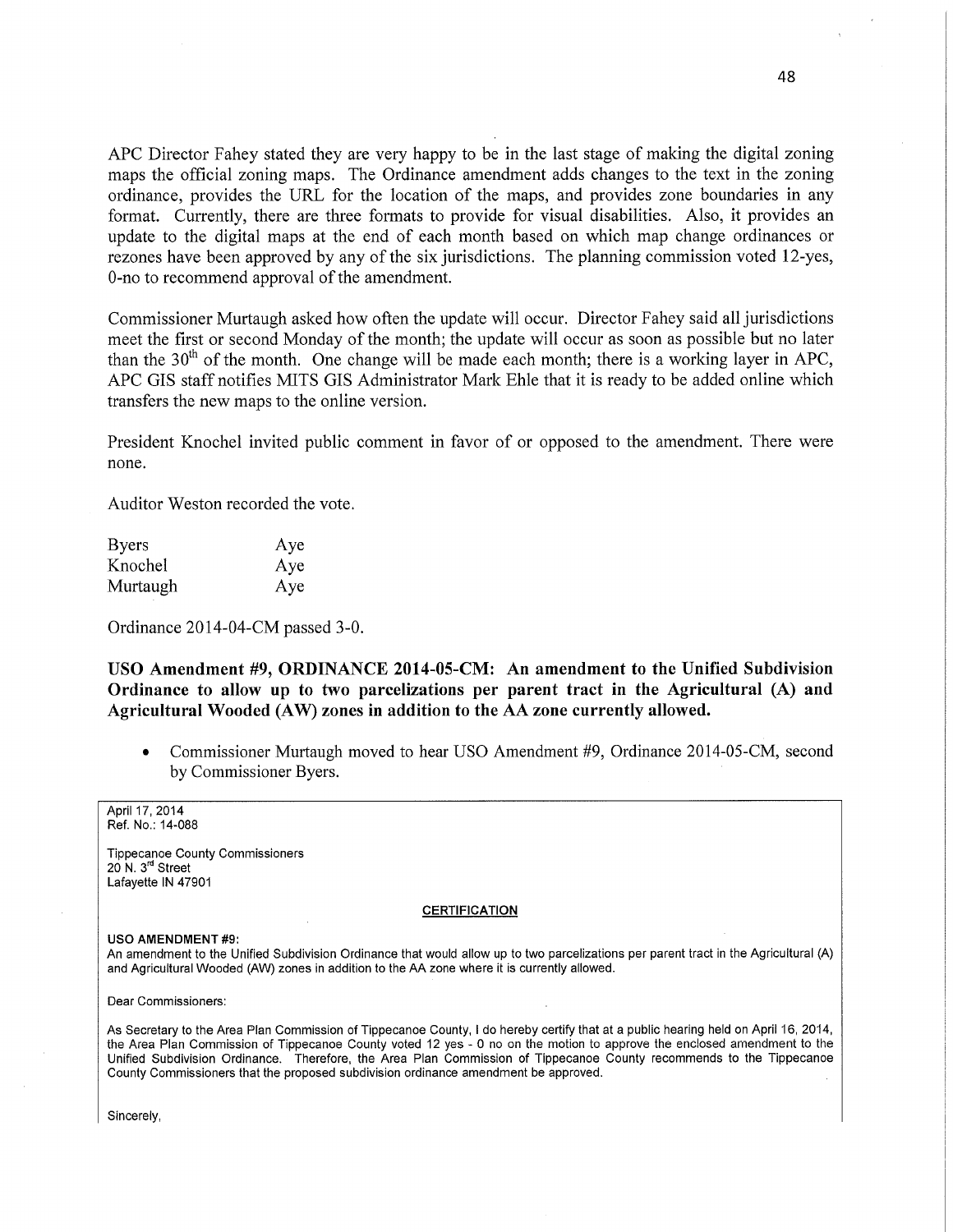Director Fahey said this amendment to the subdivision ordinance would expand the use of the parcelization land division technique. In rural areas, parcelization is the simplest method of dividing land. Staff is allowed to approve the request Without the property owner having to go to the plan commission. Currently, parcelization is only permitted in select Agriculture (AA) zones. The request is to expand to include Agriculture (A) and Agricultural Wooded (AW) zones.

President Knochel invited public comment in favor of or opposed to the Ordinance. There were none.

Auditor Weston recorded the vote.

| <b>Byers</b> | Aye |
|--------------|-----|
| Knochel      | Aye |
| Murtaugh     | Aye |

Ordinance 2014-05-CM passed 3-0.

Subdivision **Variance S-4452** Kline **South** Subdivision **(Major Preliminary Plat): A variance** to **waive** the **required** half-width **pavement improvement** for the CR 375 **S frontage (USO** Section **5.3-**  3b)

**0** Commissioner Murtaugh moved to hear Subdivision Variance S-4452 Kline South Subdivision, second by Commissioner Byers.

Director Fahey said the Commissioner's vote and recommendation will go to the **Plan** Commission when the Plan Commission hears the subdivision. The variance will waive the required half-width pavemen<sup>t</sup> improvement for the CR 375 **S** frontage. The Highway staff determined widening the small stretch of road would not be of benefit to the Highway Department. The Highway Department staff and the Area Plan staff recommend the variance to the Plan Commission.

President Knochel invited public comments in favor of or opposed to Variance 8-4452. There were none.

Motion carried.

### **Carroll County Traffic** Count **Contract** and Conflict of **Interest**

Director Fahey presented a contract with an Independent Contractor to provide traffic counting in Carroll County and also a Conflict of Interest Disclosure Statement. The traffic counting is completed under <sup>a</sup> small urban renewal planning grant from INDOT. The match is paid by Carroll County. Every year, 60 traffic counts are taken to add to the database for purposes of determining the type of traffic on various roads.

Director Fahey asked the Commissioners to **first** vote on the Conflict of Interest because the Independent Contractor hired to do the traffic count is her husband, Brian Fahey. This would be the fourth year Mr. Fahey has completed this project. Year one was a contract; years two and three were as a seasonal employee. The Commissioner's preference is to return to the contract. Following a conversation with Attorney Luhman, an exception to nepotism will apply due to the contract payment by the Carroll County Highway Engineer. Attorney Luhman stated the Conflict of Interest Disclosure is complete and meets the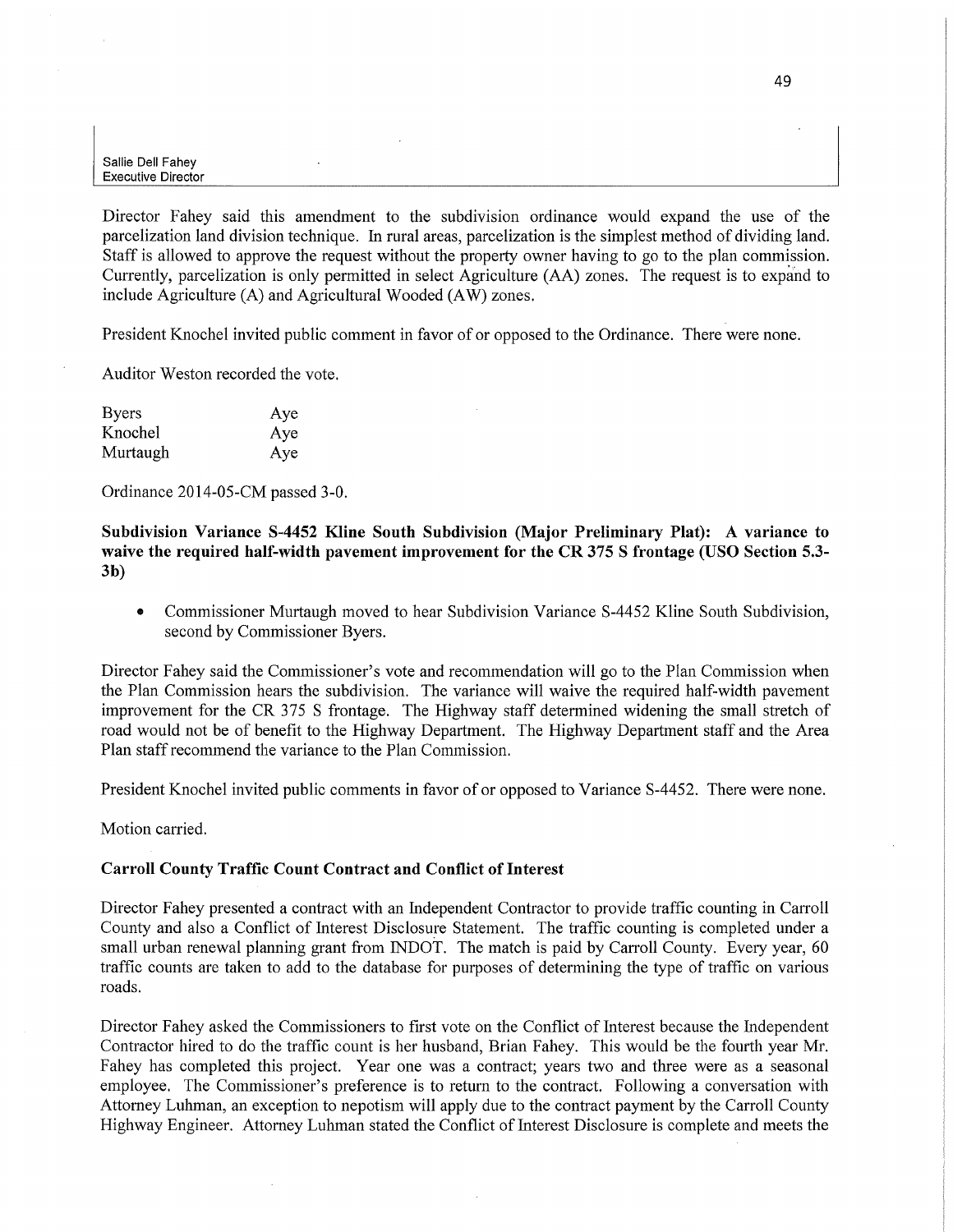essential requirement that the individual providing the service is not directly or indirectly being supervised by Director Fahey.

- **0** Commissioner Murtaugh moved to approve the Conflict of Interest Disclosure Statement as presented, second by Commissioner Byers; motion carried.
- **0** Commissioner Murtaugh moved to approve the Carroll County Traffic Count Agreement as presented, second by Commissioner Byres; motion carried.

#### *HIGH* WA *Y — Opal Kuhl*

# **Letter** of **Understanding,** Unofficial **Local Detour USZ31** *—* **Indiana Department** of **Transportation —** Bridge **Replacement Project**

Highway Director Kuhl presented a Letter of Understanding for an Unofficial Detour, stating that INDOT provides the Letter when the project might affect County roads. They are replacing a bridge on US231, north of U852; the official detour is State Road 18. INDOT will take a video of the County roads. If any damage occurs, INDOT will make the repairs.

**0** Commissioner Murtaugh moved to approve the Letter of Understanding for the unofficial local detour on USZ31 as presented, second by Commissioner Byers; motion carried,

# **Application** to **Close** or **Block a Road** *—* Washington **Street** and **Jefferson Street** in the **Town** of West Point, **closure** for the Lions Club Car **Show Event** on May 17, **2014,** and road **closure from 6:00** am to **2:00** pm.

Director Kuhl presented an application to close a road in West Point. The Lions Club holds a car show every year and requests closure of Washington and Jefferson Streets on May 17, 2014 from 6:00 **am.** to 2:00 **pm.** 

**0** Commissioner Murtaugh moved to approve the Application to Close or Block a Road in West Point for the Lions Club Car Show as presented, second by Commissioner Byers; motion carried.

# **Application** to Close or **Block a Road — Temporally Impede Traffic** Flow, **Eagle** 5K **walk/run Event**  on May 9, **2014** and **Eagle Bike Ride Event** on May 10, **2014**

Director Kuhl presented an application to close **a** road for the Eagle 5K walk/run on May 9, 2014 and Eagle bike ride on May 10, 2014. The event is sponsored by Faith Church. All the paperwork and insurance has been turned in.

**0** Commissioner Murtaugh moved to approve the Application to Close or Block a Road for the Eagle 5K walk/run on May 9 and the Eagle bike ride on May 10, second by Commissioner Byers; motion carried.

# **GRANTS** — *Laurie Wllson*  **Permission** to **Accept Grant**

Grant Facilitator Wilson requested permission to accept a grant in the amount of \$16,979 from the Indiana Department of Correction (DOC) for Juvenile Detention Alternatives Initiative (JDAI) to purchase a juvenile Justice Jeopardy game. They will have a contract with Dr. **Aalsma** for Adolescent Brain Development Training and sports equipment for the *alternative* basketball teams.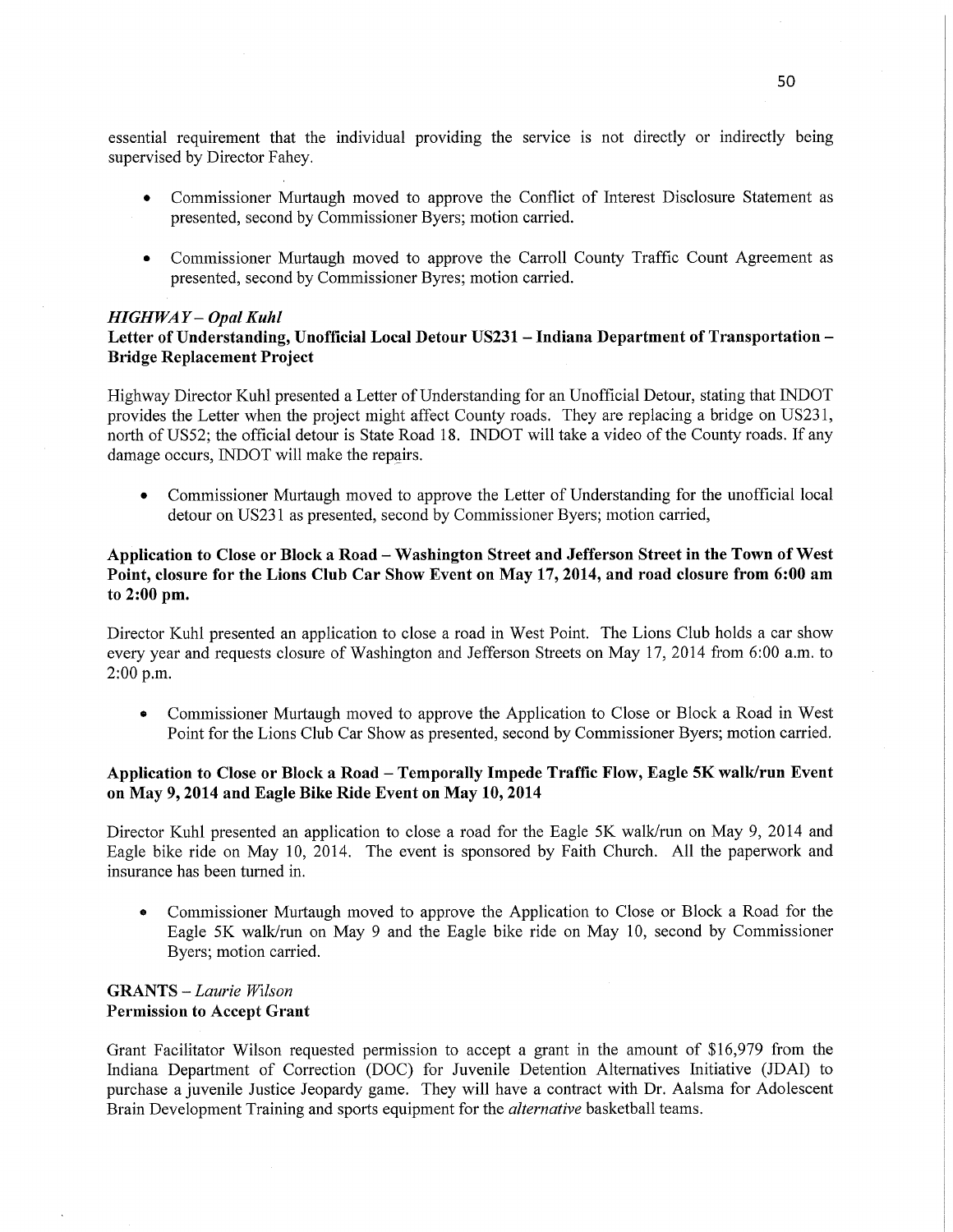**0** Commissioner Murtaugh moved to approve the permission to accept the grant for JDAI in the amount of \$16,979 from the Indiana DOC as presented, second by Commissioner Byers; motion carried. *Carried* 

# **Permission** to **Apply** for **Grant**

Grant Facilitator Wilson requested permission to apply for a grant in the amount of \$13,620 from the Indiana DOC for JDAI. The grant is for coordination and/or data support to pay for lunches for collaborative meetings, mileage reimbursement for travel for in—state meetings and training, \$8,000 for the DMC Assistant contract, and office supplies. The grant will begin July 1, 2014.

**0** Commissioner Murtaugh moved to approve permission to apply for the grant from the Indiana DOC for JDAI as presented, second by Commissioner Byers; motion carried.

Grant Facilitator Wilson requested permission to apply for a grant in the amount of \$27,104 from the Indiana DOC for JDAI Alternative Programming. The grant will pay for audio/Video equipment additions for the Intake center, a Train the Trainer training for Runaway Prevention Curriculum, and meals for Policing the Teen Brain training.

**0** Commissioner Murtaugh moved to approve permission to apply for the grant from the Indiana DOC for JDAI Alternative Programming, second by Commissioner Byers; motion carried.

# **MOU/Contract**

Grant Facilitator Wilson presented a contract for the JDAI grant just approved for Dr. Matt Aalsma for Adolescent Brain Development Training in the amount of \$1,500.

**0** Commissioner Murtaugh moved to approve the contract as presented, second by Commissioner Byers; motion carried.

Grant Facilitator Wilson presented a contract for the Strategies for Youth Juvenile Justice Jeopardy game. in the amount of \$12,500.

**0** Commissioner Murtaugh moved to approve the contract for juvenile Justice Jeopardy game as presented, second by Commissioner Byers; motion carried.

# *TREASURER/A* UDI TOR **—** Bob *Plantenga/Jenm'fer Weston*  **2014** Tax **Sale** and Work **Plan**

Auditor Weston presented the annual contract outlining the work plan for the 2014 tax sale. Last year, SR1 increased the fee to \$75; for 2014, the fee has been reduced back to \$70. The total tax sale fee is \$100 per parcel. The date and time for the sale is September 19<sup>th</sup> at 10:00 a.m.

**0** Commissioner Murtaugh moved to approve the 2014 tax sale contract with SR1 as presented, second by Commissioner Byers; motion carried.

*S* UR VE YOR -— *Zach Beasley*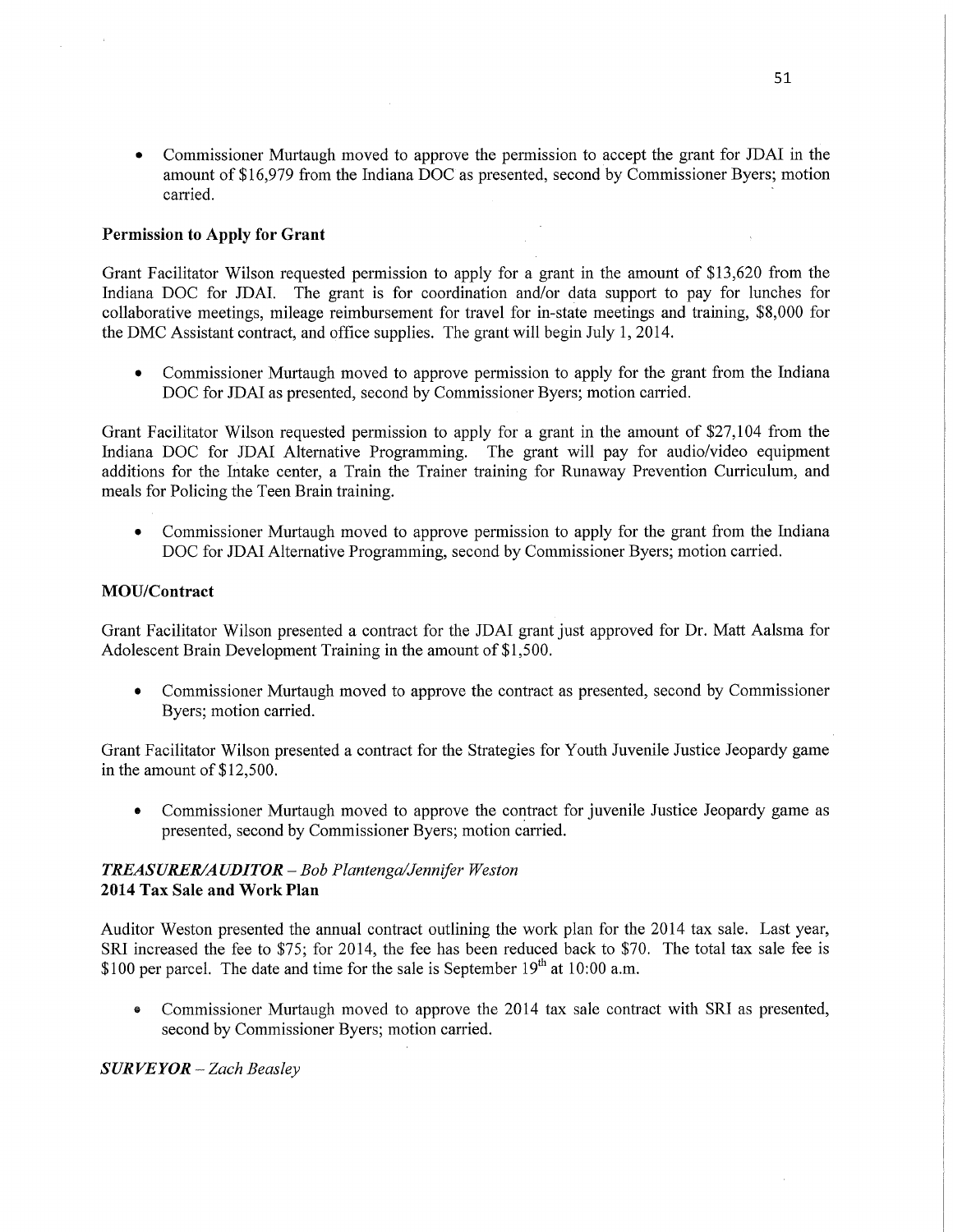Surveyor Beasley requested approval of an agreement between INDOT and Tippecanoe County concerning the Alonzo Taylor regulated drain. The drain is located in the southwest part of Tippecanoe County, at approximately 800 *S* and SR 25. The existing system crosses under SR 25 in three locations. The Surveyor's office received a petition to reconstruct, approved by the drainage board. The preliminary design proposal will cross under SR 25 in three locations. The agreement is to reimburse the cost of the pipe within the INDOT road right-of-way in the three locations in an amount not to exceed \$36,000. Per Indiana Drainage Code, INDOT has to pay 100% of the cost Within the road right-of—way.

**0** Commissioner Murtaugh moved to approve the agreement with INDOT concerning reconstruction of the Alonzo Taylor Legal Drain as presented, second by Commissioner Byers; motion carried.

# *PUBLIC DEFENDER* — Amy *Hutchison \_* **Professional Services Agreement** *—* Jill **Salem, Neuropsychologist**

Public Defender Hutchison requested approval of **a** Professional Services Agreement for Jill Salem, a Neuropsychologist. The County will compensate Contractor at the rate of \$325 per hour, measured in  $1/10^{th}$  hour increments.

*0* Commissioner Murtaugh moved to approve the Professional Services Agreement with Jill Salem as presented, second by Commissioner Byers; motion carried. '

### Professional **Services Agreement** *-* Home with **Hope,** Inc.

Public Defender Hutchison requested approval of a Professional Services Agreement with Home with Hope, a substance abuse halfway house. The County will compensate contractor at the rate of \$250 per hour, measured in  $1/10^{th}$  hour increments.

**0** Commissioner Murtaugh moved to approve the Professional Services Agreement with Home with Hope as presented, second by Commissioner Byers; motion carried.

# *SHERIFF* — *Tracy Brown*

### Sponsorship **Agreement** for Law **Enforcement Memorial Service**

Sheriff Brown presented a Sponsorship Agreement for a Law Enforcement Memorial Service on the Courthouse steps and lawn on Friday, May 16, 2014 at noon as part of Annual Police Week beginning May 11.

**0** Commissioner Murtaugh moved to approve the Sponsorship Agreement for the Law Enforcement Memorial Service on May 16 as presented, second by Commissioner Byers; motion carried.

# **Proclamation** *—* National **Correction Officers** Week

Sheriff Brown said this week is National Correction Officers week, beginning May 4. President Knochel, Commissioner Murtaugh and Commissioner Byers read the follow proclamation in recognition of the more than 80 staff members from the Sheriff's Department and Community Corrections Work Release program.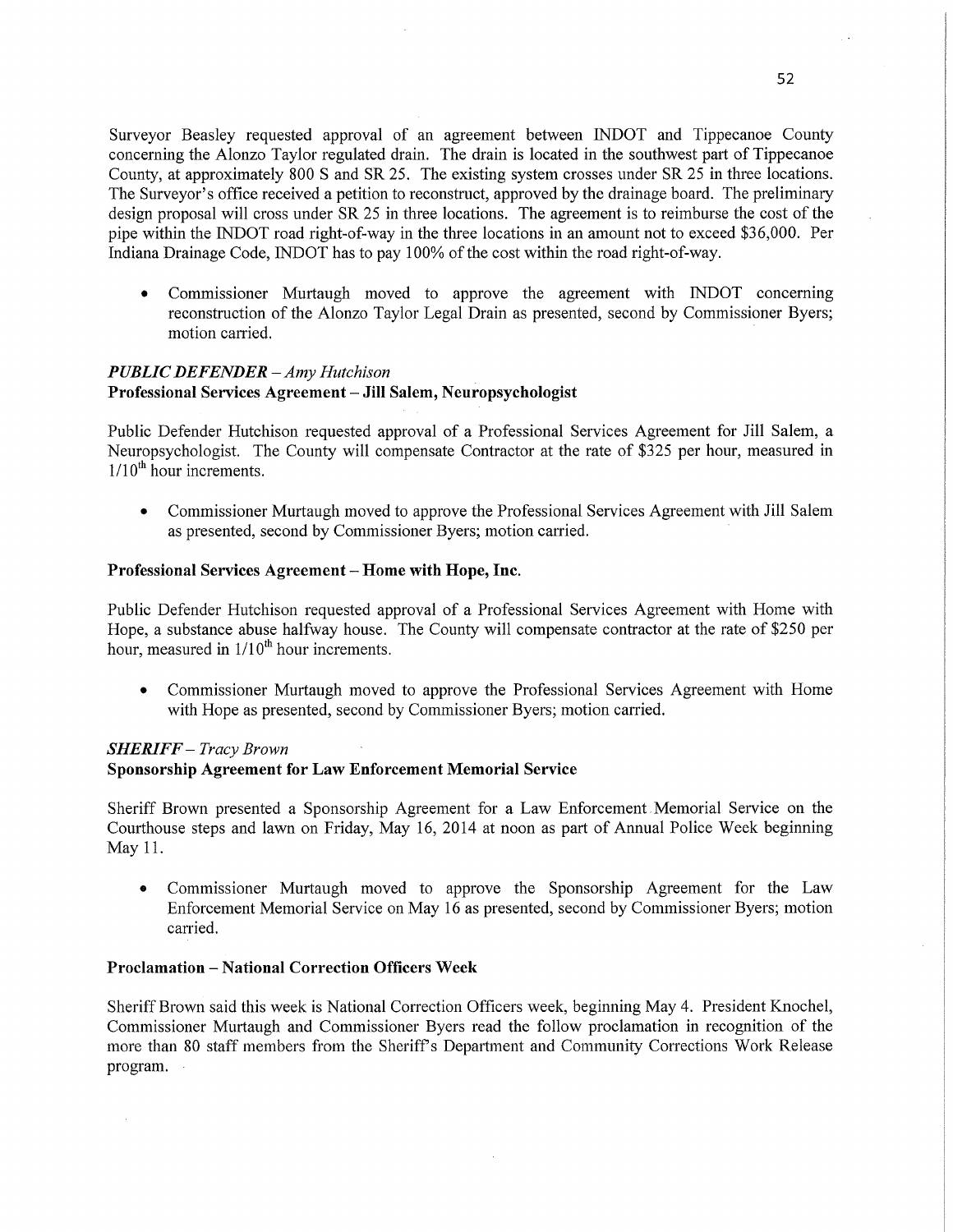

# *SUPERIOR COURT 4* **—** *Judge Gregg Donat '*  **Sponsorship Agreement** for **Purdue Aukerman Center/Project Citizen Showcase**

Commissioners' Assistant Cederquist said the request is from Superior Court 4 to host the Purdue Aukerman Center Project Citizen Showcase to be held May 23, 2014 from 5:00 to 8:00 p.m. Courthouse security has been arranged through the Sheriff's Department.

**0** Commissioner Murtaugh moved to approve the Sponsorship Agreement for Purdue Aukerman Center Project Citizen Showcase as presented, second by Commissioner Byers; motion carried.

53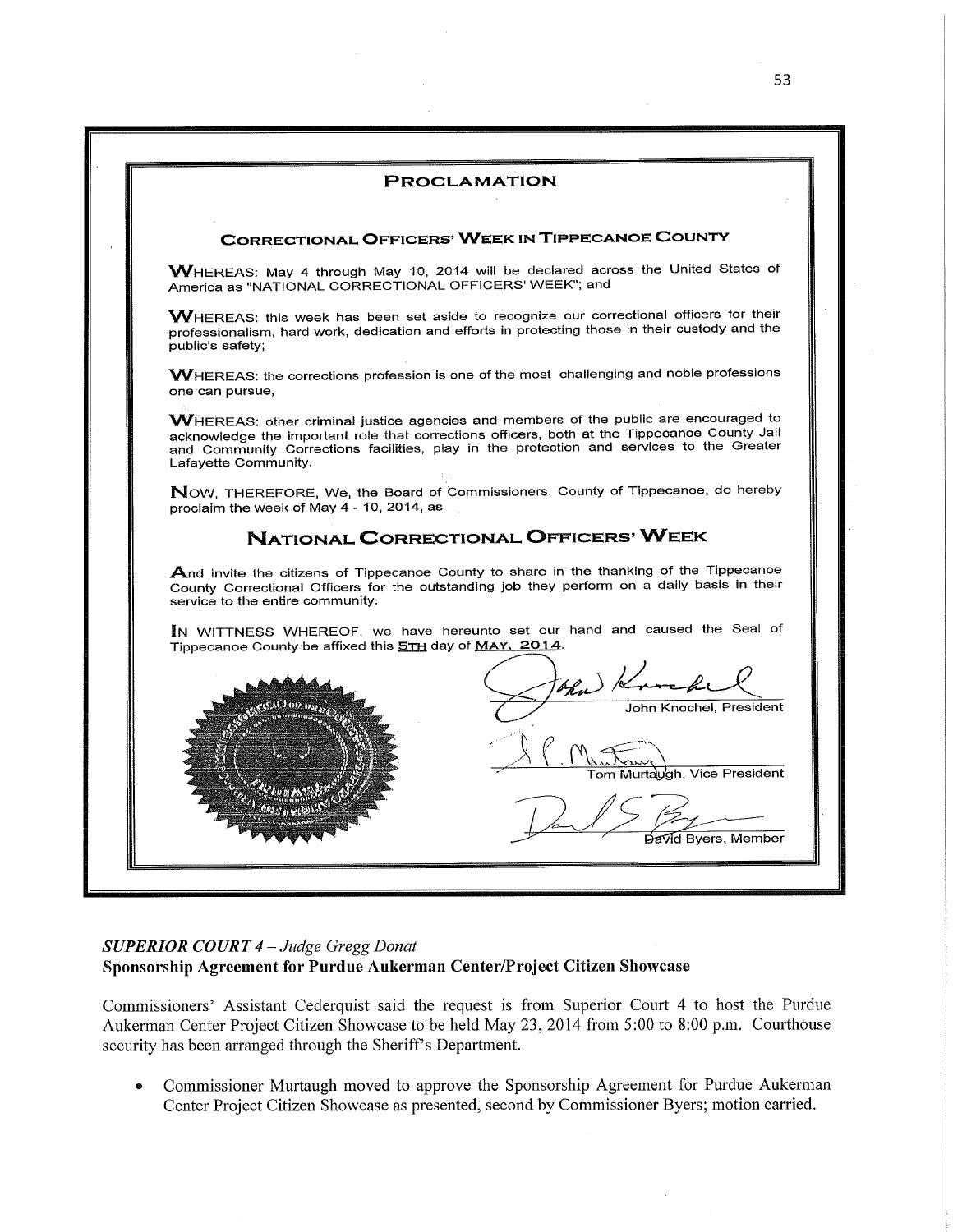# *SUPERIOR COURT 6* — *Judge Alichael Morrissey*  **Professional Services Agreement** for **Translator/Interpreter**

The Professional Services Agreement is for Translator/Interpreter Song Seung—Yun. Contractor has specifically requested to volunteer his services to the County and has agreed that he will provide those services at no charge.

**0** Commissioner Murtaugh moved to approve the Professional Services Agreement between Superior Court 6 and Song Seung—Yun for translation and interpretation services, second by Commissioner Byers; motion carried.

### *VILLA* — *DeAnna Sieber*

## **Professional Services Contract** for **Residential Care Assistance Programs**

*0* Commissioner Murtaugh moved to approve the Professional Services Contract for the Archer Program Residential Care Assistance Programs for the Villa, second by Commissioner Byers; motion carried.

# *APPOINTMENTS* T0 *COMMON* WA GE *BOARD*

- **0** Commissioner Murtaugh moved to appoint Frank Cederquist to the Purdue University West Lafayette Common Wage Board Committee, second by Commissioner Byers; motion carried.
- **0** Commissioner Murtaugh moved to appoint Frank Cederquist to the City of Lafayette Common Wage Board Committee, second by Commissioner Byers; motion carried.

### *UNFINISHED/NEW BUSINESS* – none

### *REPORTS* ON *FILE*

The following reports will be on file in the Commissioner's office.

- Crystal Creek Boarding Kennel  $\blacksquare$
- Building Commission  $\blacksquare$
- Central Mail and Duplicating  $\blacksquare$
- Public Library  $\mathbf{R}^{\text{max}}$
- Wabash River Heritage Corridor Commission

### *PUBLIC COMMENT*

As there were no public comments, Commissioner Murtaugh moved to adjourn.

Meeting adjourned at 10:37 a.m.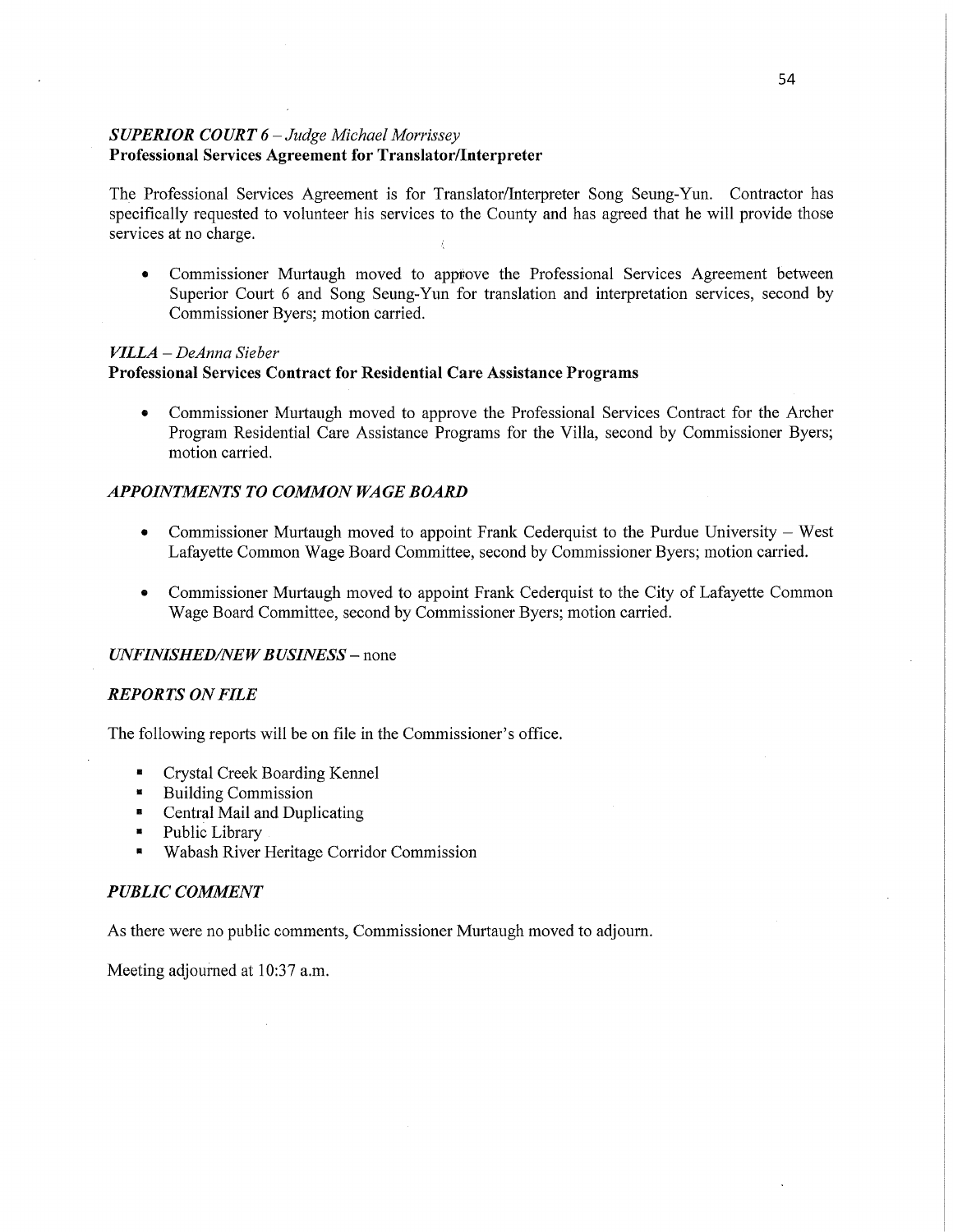# BOARD OF COMMISSIONERS OF THE SOUNTY OF TIPPECANOE

Then L. Knoch

Mn L. Knochel, President

KMW undang

Thomas P. Murtaugh, **Vice** President

71/)? *f*  Dávid S. Byers, Member

**ATTEST:** 

 $\bar{z}$ 

*<sup>~</sup>*QWUOW

Jennifer Weston, Auditor 05/19/2014

Minutes prepared by Tillie Hennigar, Auditor Administrative Assistant